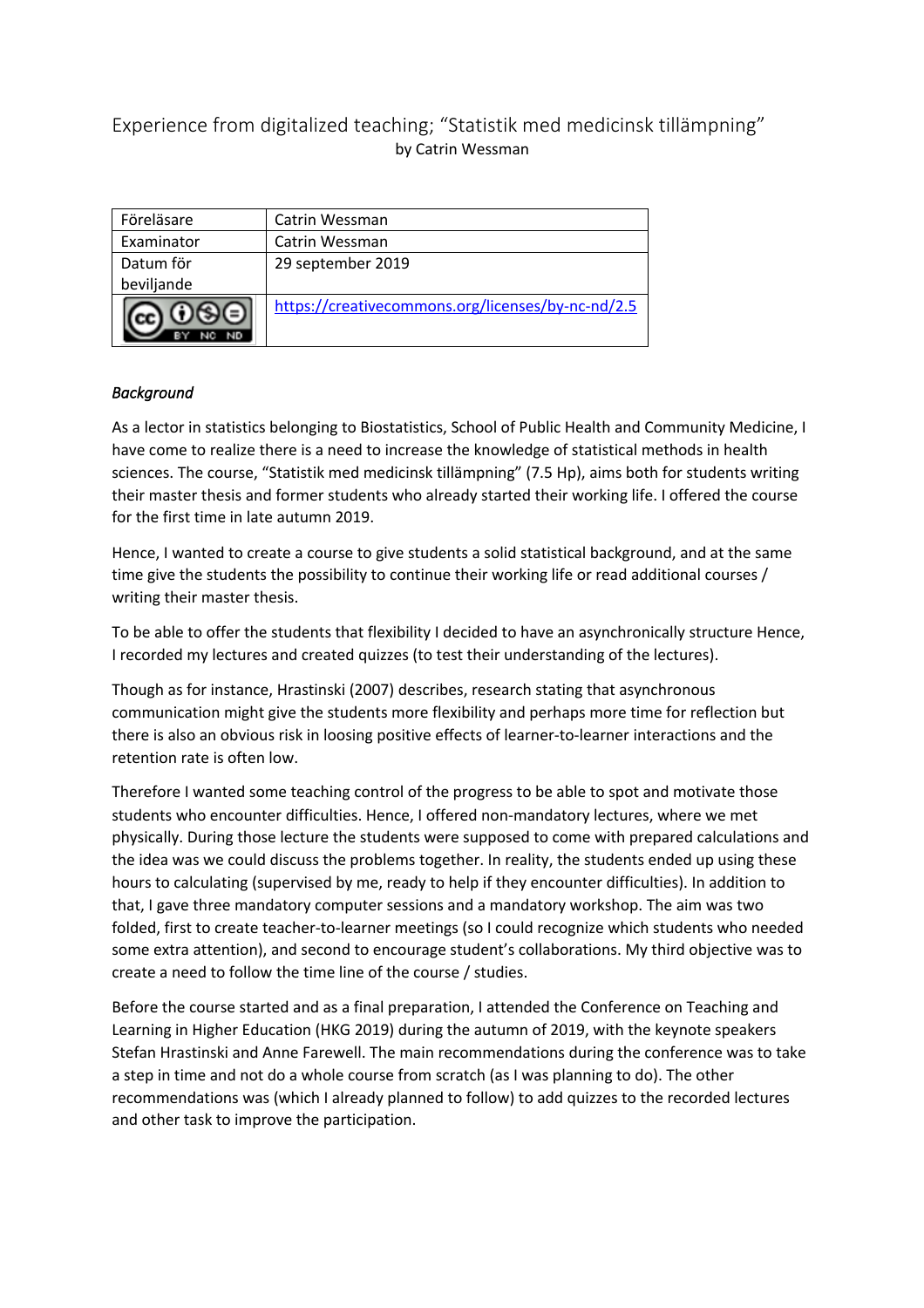#### *The course set up*

The idea and structure of the course was rather simple and straightforward. I was very concerned to articulate the time-schedule so it clearly appeared when I assumed the different mandatory task should be ready. The idea was that to keep the task mandatory to give the course a synchronous manner (which I think motivated the students to keep the timetable) and in this way mix both asynchronous and synchronous structure. In the same time, I wanted to give the students the possibility to listen at the lectures at their own convenience (the asynchronous set up with recorded lectures). The mandatory tasks was (of course) built on the recorded lectures.

I used Canvas as the communication platform and I divided the different modules into dates, where indicated when I expected them to fulfill each module. Each module consisted of recorded lectures, computer sessions and / or workshops and quizzes. In this way, I mixed both asynchronous and synchronous tasks as well as mandatory and non-mandatory moments, which Hrastinski (2007) recommends.

I also tried to send personalized mail to encourage participation. However, according to Wood (2002), there is no relationship between participation rate and mail from teacher. I can only agree, I did not feel the mails had a measureable impact on the student's motivation.

Chandrasekaran (2016) describes that collaborative learning facilitate learning and the students get a sense of a community, which they find motivating. This is something I think I will need to improve in future courses.

### *The result and the result of the survey*

During the course at least 13 of 20 followed the course (went to the mandatory sessions etc.). In total 10 of 20 student passed the course, whereof seven with distinction. In 2006, the retention rate of Swedish online courses was 59%. Hrastinski (2007) while Juneby (2007), stated the dropout rate to be as high as 70 % at GU distance program

The course survey was answered by 8 of 20 students. Most answers were highly positive to the course and the course set up. The positive comments was the course had a logical structure and that the students felt I was available for their questions. The negative comments was regarding the movies (me stuttering etc). The students also asked for solutions to the calculations and clearer description of which chapters that are essentials.

The movies to a lot of time to prepare, even though I made the film using a professional program (Camatasi). I recorded the lecture, worked with the layout and then listening to make sure all was correct. Still, I am not professional when it comes to layout, and students might have had higher demands on the format. When talking live at a lecture, it is easier to stutter, change the angle etc. without the students noticing. It is more demanding when writing or recording.

When it comes to give solutions, I think it is important not to hand it out too fast. I do not want the students to be focus on the correct answer, but instead testing their ability to *find* the correct answer. The students does not have access to the solutions in real life and this is, after all, an advanced course.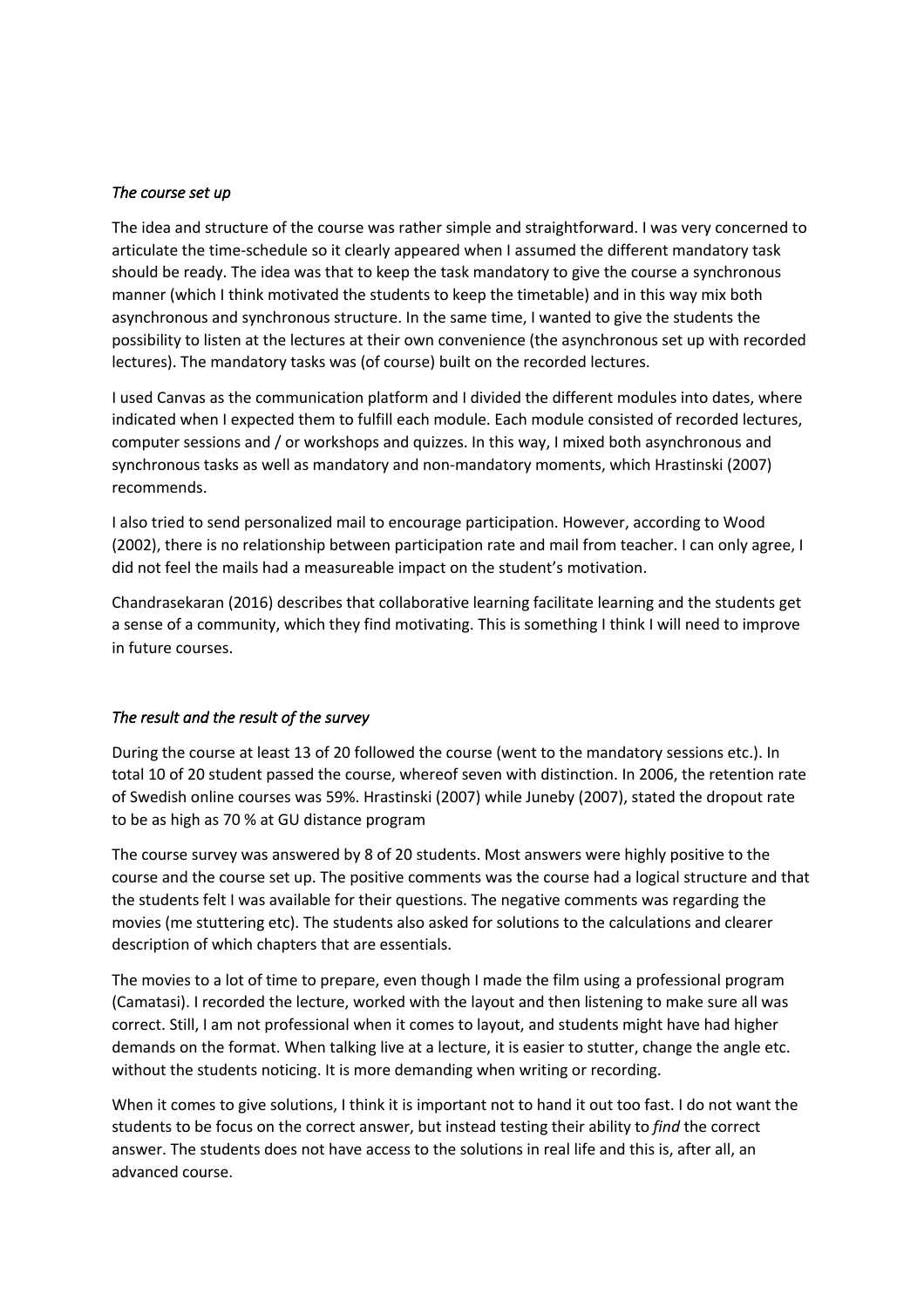I noticed that most of those who succeeded went the course together with someone they knew from scratch, to whom they could discuss the content. This confirms the importance of learner-tolearner interactions that, for instance, Chandrasekaran (2016) discussed.

Some students, just as described by Hrastinski (2007), used the ability to pause the recording and replay during sections they found difficult. This is something they appreciated compared to a physical lecture in real time.

To some (two or three) students, I had one-to-one sessions, where we discussed different issues. These sessions are of course very time consuming, and would not have been able to conduct in a larger group. Those students took actively contact with me.

## *Contribution to future courses*

There is important to articulate a clear timetable for the students and small, short checks / quizzes are also both appreciated and vital.

My impression was that many students who passed the course, went the course together with a friend and that they benefited from their internal discussions. I might have been better to promote the learner-to-learner interactions to the other students.

To be able to offer and improve future distance learning courses / e-learning courses for all students (not only students with a high degree of own motivation and an ability to autonomously solve problems) it seems important to promote the collaborative tasks. I do think this is a vital issue for all of us, if we are aiming for a university containing students with a diversity in their socioeconomic background.

### *Discussion and conclusions*

Overall, I do think it was a good course, which fulfilled its purpose. Still, there is always room for improvement.

Ways to minimize the dropout and to increase the retention rate as Jungby (2007) recommend is more and more frequent feedback from teacher and to improve and promote communication between students (learner-to-learner objective)

An important experience is to keep both the both asynchronous and synchronous tasks as well as mandatory and non-mandatory moments as recommended by Hrastinski (2007).

### *References*:

- Conference on Teaching and Learning in Higher Education (HKG 2019). "Strategies for active learning." University of Gothenburg, Gothenburg 2019.
- Course survey (2020)
- Juneby, Hans (2007) "Student Attrition in Distance Education", Department of Applied Information Technology IT University of Göteborg (Gothenburg) Chalmers University of Technology and Göteborg University , REPORT NO. 2007 / 112